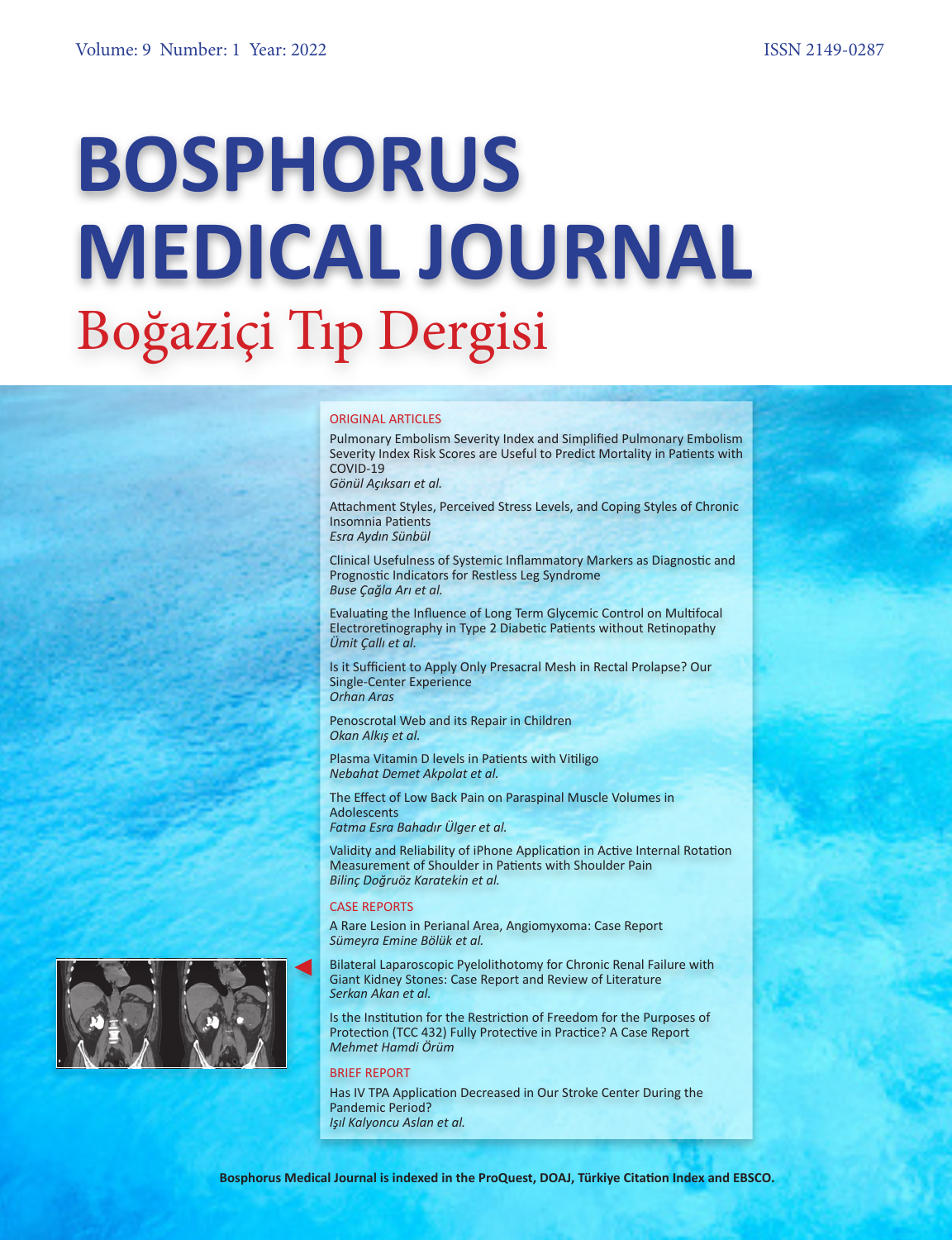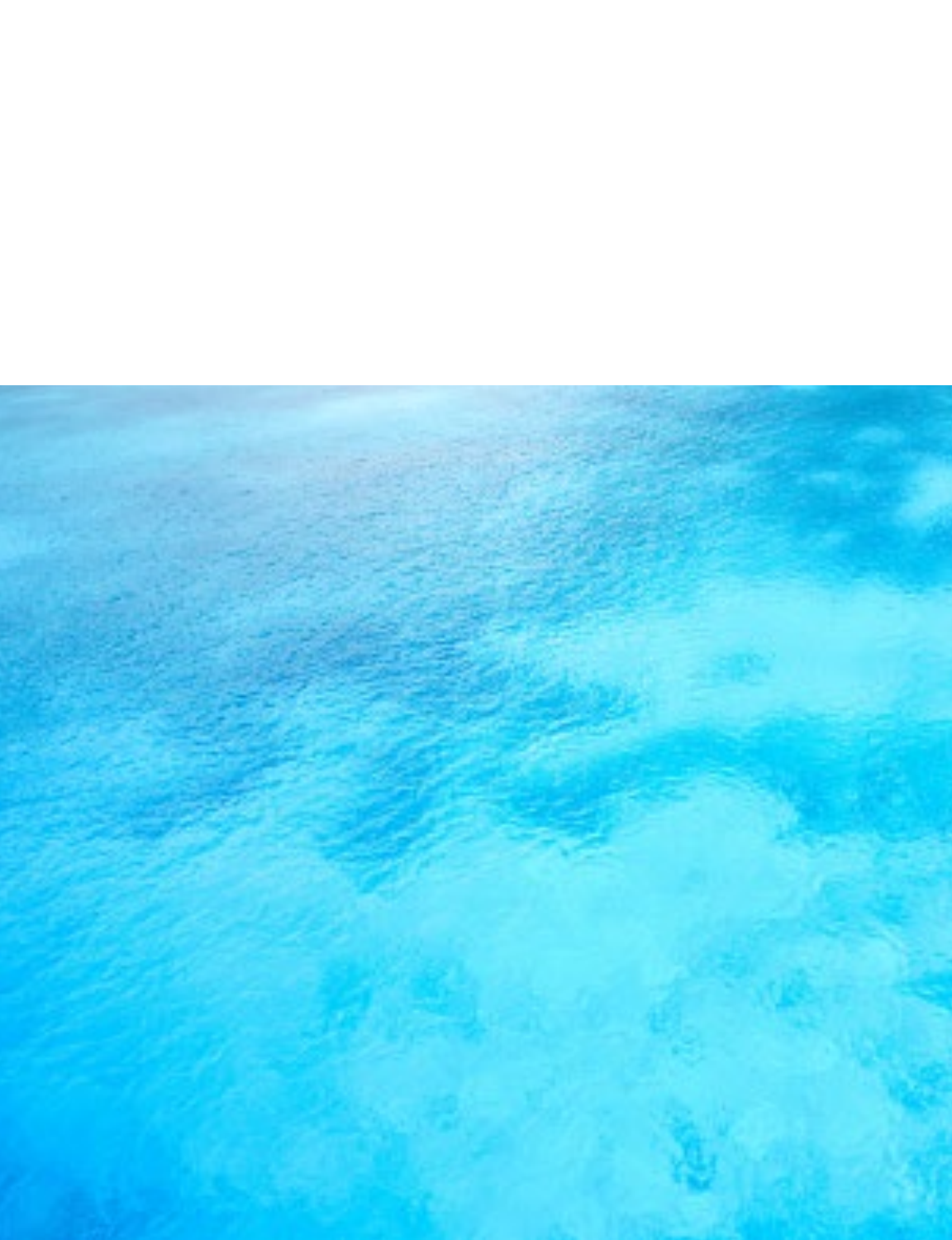## ISSN 2149-0287

Volume: 9 Number: 1 Year: 2022

## **BOSPHORUS MEDICAL JOURNAL** Boğaziçi Tıp Dergisi

**Eren Gözke, M.D.** Department of Neurology, University of Health Sciences, Fatih Sultan Mehmet Training and Research Hospital, İstanbul **Bekir Eray Kılınç, M.D.** Department of Orthopedics and Traumatology, Fatih Sultan Mehmet Training and Research Hospital, Istanbul, Turkey **Esma Esin Derin Çiçek, M.D.** Department of Radiology, Fatih Sultan Mehmet Training and Research Hospital, Istanbul, Turkey **Feyza Ünlü Özkan, M.D.** Department of Physical Medicine and Rehabilitation, Fatih Sultan Mehmet Training and Research Hospital, Istanbul, Turkey **Neşe Keser, M.D.** Department of Brain and Neurosurgery, Fatih Sultan Mehmet Training and Research Hospital, Istanbul, Turkey **Pelin Doğan Ak, M.D.** Department of Neurology, Fatih Sultan Mehmet Training and Research Hospital, Istanbul, Turkey **Serkan Akan, M.D.** Department of Urology, Fatih Sultan Mehmet Training and Research Hospital, Istanbul, Turkey **Yelda Özkurt, M.D.** Department of Eye Diseases, Fatih Sultan Mehmet Training and Research Hospital, Istanbul, **Turkey Burcu Seher Anıl, M.D.** Department of Radiology, University of Health Sciences, Fatih Sultan Mehmet Training and Research Hospital, İstanbul **Ertunç Mega, M.D., Ph.D.** Department of Obstetrics and Gynecology, University of Health Sciences, Fatih Sultan Mehmet Training and Research Hospital, İstanbul **Eren Gözke, M.D.** Address: Department of Neurology, University of Health Sciences, Fatih Sultan Mehmet Training and Research Hospital, İstanbul Phone: +90 216 578 30 00 Web: www.bosphorusmedj.com E-mail: egozke@hotmail.com **Barış Yılmaz, M.D.** On Behalf of University of Health Sciences, Fatih Sultan Mehmet Training and Research Hospital, İstanbul **Kare Publishing** Address: Göztepe Mah. Fahrettin Kerim Gökay Cad. No: 200 Da: 2, Göztepe, Kadıköy, İstanbul. Phone: +90 216 550 61 11 Web: kareyayincilik.com E-mail: kare@kareyayincilik.com **Bosphorus Medical Journal is indexed in the Türkiye Citation Index, ProQuest and DOAJ.** © Copyright 2022 by Bosphorus Medical Journal - Available online at www.bosphorusmedj.com **EDITOR ASSOCIATE EDITORS FOREIGN LANGUAGE EDITORS CONTACT PUBLISHER OWNER**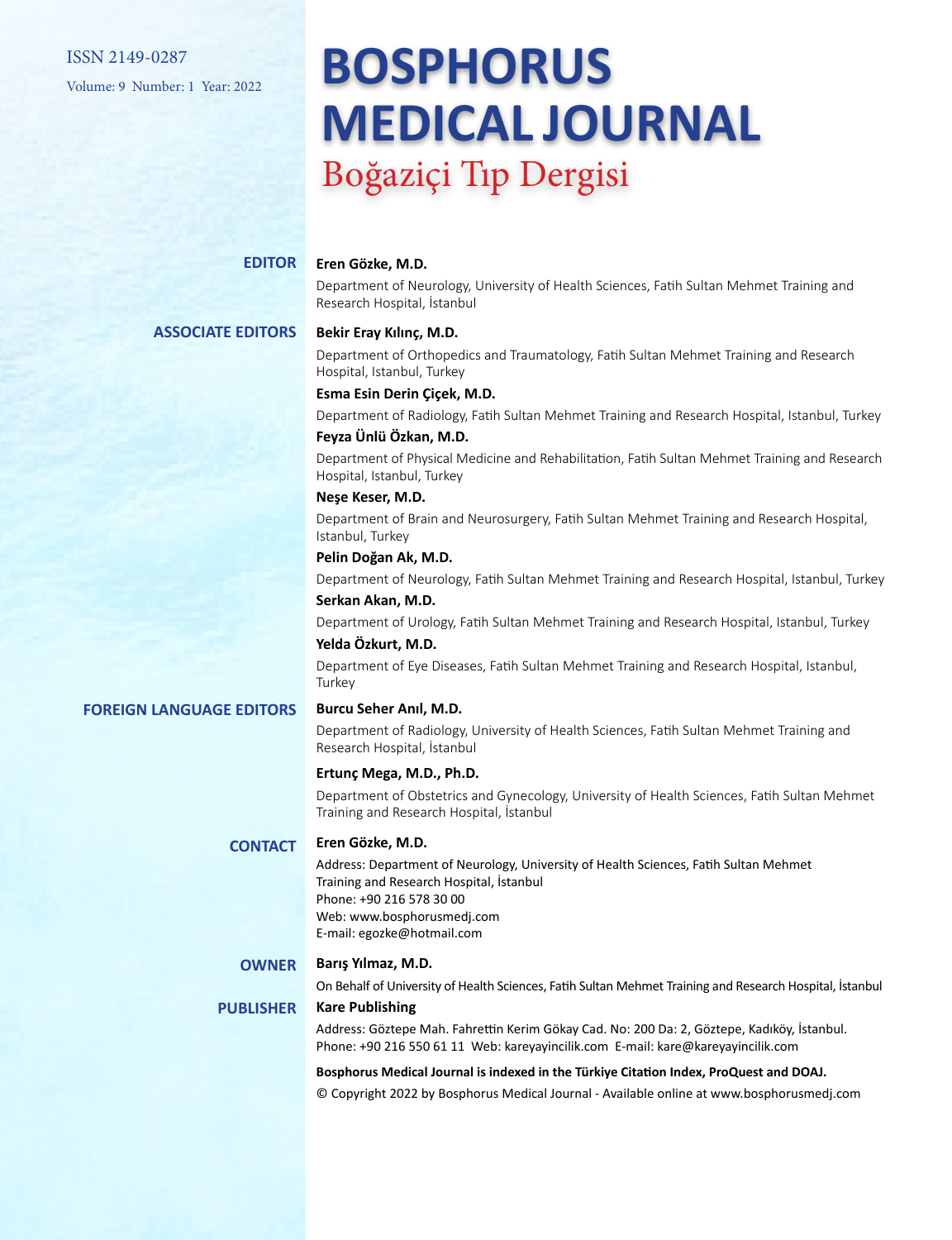## **DESCRIPTION**

**Boğaziçi Tıp Dergisi – Bosphorus Medical Journal** is a peer-reviewed journal published three times a year. The journal aims rapid publication of papers in all fields of the medical sciences on a regular basis. The journal publishes editorials, original papers of experimental and clinical research, reviews, case reports, letters to the editor and articles on the current issues of medicine.

## **AIM AND SCOPE**

**Bosphorus Medical Journal** is the scientific open access publication of University of Health Sciences, Fatih Sultan Mehmet Training and Research Hospital (the content may be accessed free of charge through the web site www.bosphorusmedj.com). Three issues are released every year in January, May and October. The language of publication is English and Turkish.

## **BASIC PUBLICATION RULES**

Authors are responsible for the accuracy of data and the journal is in compliance with the uniform requirements for manuscripts submitted to biomedical journals published by the ICMJE. The editorial and publication processes of the journal are conducted in accordance with the guidelines of the World Association of Medical Editors(WAME), the Council of Science Editors(CSE), the European Association of Science Editors (EASE), and the Committee on Publication Ethics (COPE) as well.

Statements or opinions expressed in the manuscripts published in Bosphorus Medical Journal reflect the views of the author(s) and not the opinions of the editors, the editorial board and the publisher; the editors, the editorial board and the publisher disclaim any responsibility or liability for such materials.

### **ABSTRACTING AND INDEXING**

Bosphorus Medical Journal is indexed in the ProQuest, DOAJ and Türkiye Citation Index.

### **ABBREVIATION**

Bosphorus Med J

## **PUBLICATION FEES**

There is no fee for article submission, article processing or publication. Bosphorus Medical Journal is distributed free of charge.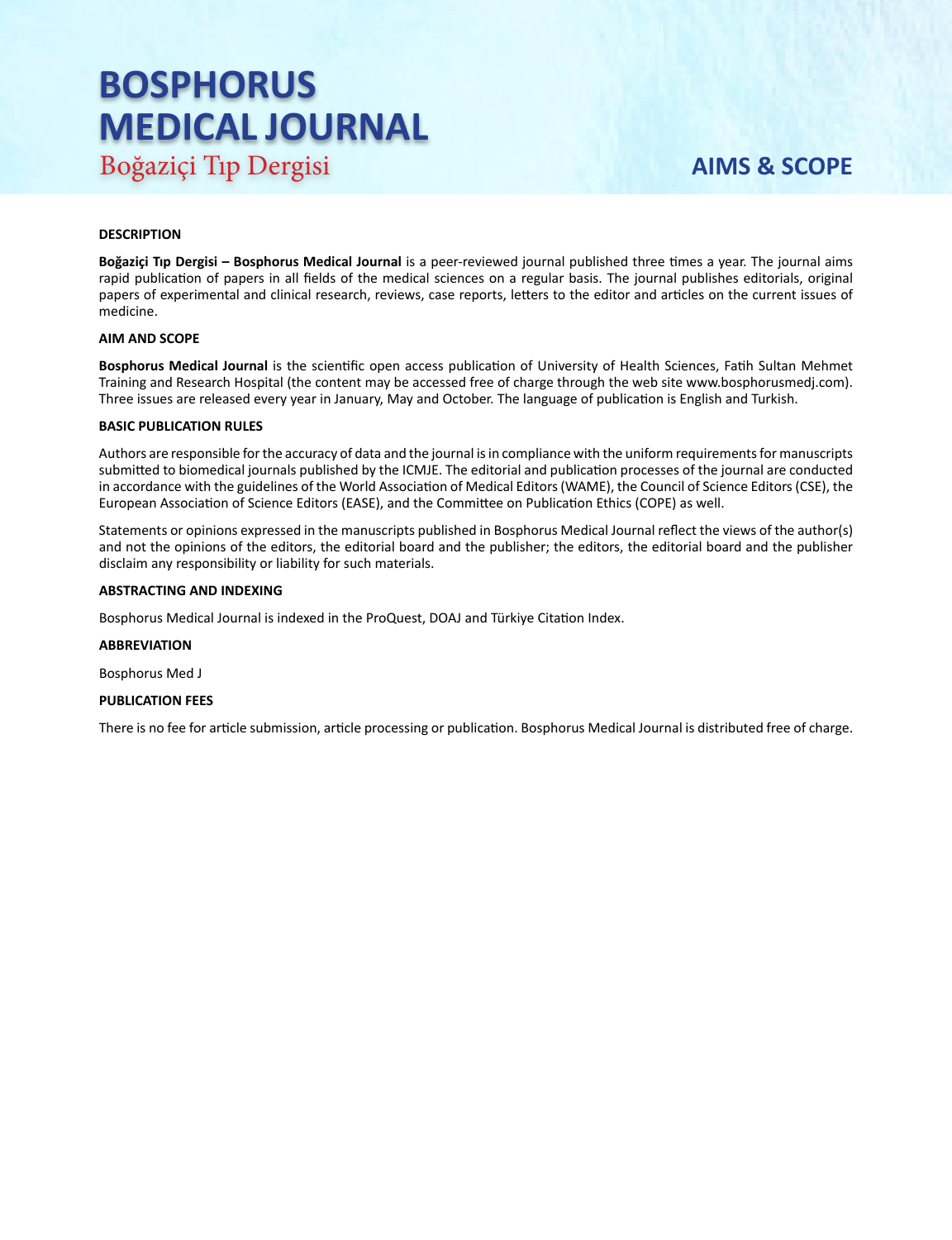## **INSTRUCTIONS FOR AUTHORS**

**Boğaziçi Tıp Dergisi / Bosphorus Medical Journal** is a double-blind peerreviewed, and open-access journal. The journal aims rapid publication of papers in all fields of the medical sciences on a regular basis. **Boğaziçi Tıp Dergisi / Bosphorus Medical Journal** publishes editorials, original papers of experimental and clinical research, reviews, case reports, letters to the editor and articles on the current issues of medicine.

Three issues are released every year in January, May and October. The language of publication is Turkish and English. Free full-text articles are available at www.bogazicitipdergisi.com.

### **EDITORIAL POLICY**

The editorial and publication processes of the journal are shaped in accordance with the guidelines of the International Council of Medical Journal Editors (ICMJE), the World Association of Medical Editors (WAME), the Council of Science Editors (CSE), the Committee on Publication Ethics (COPE), the European Association of Science Editors (EASE), and the National Information Standards Organization (NISO). The journal conforms to the Principles of Transparency and Best Practice in Scholarly Publishing (doaj.org/bestpractice).

Submission is a representation that neither the manuscript nor its data have been previously published (except abstracts and press reports published in connection with scientific meetings) or are currently under consideration for publication.

Materials copied from other sources must be accompanied by a written statement from both author and publisher giving permission to **Boğaziçi Tıp Dergisi / Bosphorus Medical Journal** for reproduction. It is the author's responsibility to ensure that permissions are obtained. The differences between the papers should be explained in detail.

Ethics committee approval of research protocols in accordance with international agreements (World Medical Association Declaration of Helsinki "Ethical Principles for Medical Research Involving Human Subjects," amended in October 2013, www.wma.net) is required for experimental, clinical, and drug studies, and for some case reports. If required, ethics committee reports or an equivalent official document will be requested from the authors. For manuscripts concerning experimental research on humans, a statement should be included indicating that the written, informed consent of patients and volunteers was obtained following a detailed explanation of the procedures that they might undergo. For studies carried out on animals, the measures taken to prevent pain and suffering of the animals should be stated clearly. Information on patient consent, the name of the ethics committee, and the ethics committee approval number should also be stated in the Materials and Methods section of the manuscript. It is the authors' responsibility to carefully protect the patients' anonymity. If there is a chance that a patient may be identified from a photograph or other image, or any accompanying text, releases signed by the patient or their legal representative should be enclosed. Identifying images should also be anonymized.

All submissions are screened with similarity detection software (iThenticate).

In the event of alleged or suspected research misconduct, e.g., plagiarism, citation manipulation, or data falsification/fabrication, the Editorial Board will follow up and act in accordance with COPE guidelines.

## **AUTHORSHIP CRITERIA**

**Boğaziçi Tıp Dergisi / Bosphorus Medical Journal** follows the authorship criteria developed by the International Committee of Medical Journal Editors. All persons designated as authors should qualify for authorship, and all those who qualify should be listed. Each author should have participated sufficiently in the work to take public responsibility for appropriate portions of the content. One or more authors should take responsibility for the integrity of the work as a whole, from inception to published article.

Authorship credit should be based only on; (1) substantial contributions to conception and design, or acquisition of data, or analysis and interpretation of data, (2) drafting the article or revising it critically for important intellectual content, and (3) final approval of the version to be published. Conditions 1, 2, and 3 must all be met. Acquisition of funding, the collection of data, or general supervision of the research group, by themselves, do not justify authorship. All others who contributed to the work who are not listed as authors should be named in the acknowledgments, and their contribution should be described. Authorship of multicenter trials is attributed to a group. All members of the group who are named as authors should fully meet the above criteria for authorship. Group members who do not meet these criteria should be listed, with their permission, in the acknowledgments. Financial and material support should also be acknowledged.

All statements and opinions expressed in the manuscripts published in **Boğaziçi Tıp Dergisi / Bosphorus Medical Journal** reflect the views of the author(s). All liability for the advertisements rests with the appropriate organization(s). The Editor-in-Chief, and Kare Publishing do not accept any responsibility for claims made in articles or advertisements.

The authors transfer all copyright to the manuscript to the **Boğaziçi Tıp Dergisi / Bosphorus Medical Journal** according to the framework of national and international regulations at the start of the evaluation process. A Copyright Transfer Form signed by the corresponding author must be submitted to the journal with the manuscript. A separate form should be submitted for each manuscript. Manuscripts submitted without a Copyright Transfer Form will not be accepted. After acceptance of the manuscript, all of the authors must complete and sign a Copyright Transfer Form. The authors must affirm that they will not submit the work to another journal, publish it in the original or another language, or allow a third party to use the manuscript without the written permission of the **Boğaziçi Tıp Dergisi / Bosphorus Medical Journal**. In the event that the manuscript is rejected, all copyrights transfer back to the authors. Manuscripts that are declined will not be returned, with the exception of artwork.

All content is the authors' responsibility. All financial liability and legal responsibility associated with the copyright of submitted tables, figures, and other visual materials protected by national and international lawsrest with the authors. The authors take responsibility for any legal proceedings issued against the journal.

To clarify scientific contributions and responsibilities and any conflict of interest issues relevant to the manuscript, all parts of the Authors' Contribution Form must be completed by the corresponding author and the ICMJE Uniform Disclosure Form for Potential Conflicts of Interest must be completed online by all authors. Both forms should be included with the manuscript at the time of original submission.

Author names will be published as they are listed on the Copyright Transfer Form. Requests for changes in affiliation or the order of names at a later date cannot be granted to protect all parties involved.

#### **REVIEW PROCESS**

The journal aims at rapid publication of the submitted manuscripts. **Boğaziçi Tıp Dergisi / Bosphorus Medical Journal** promotes expert refereeing by peers as a tried and true method for the maintenance of standards of excellency in the scientific community. All papers are double blind peer-reviewed to determine the originality, validity and importance of content and conclusions. Manuscripts will be reviewed by two external reviewers for content,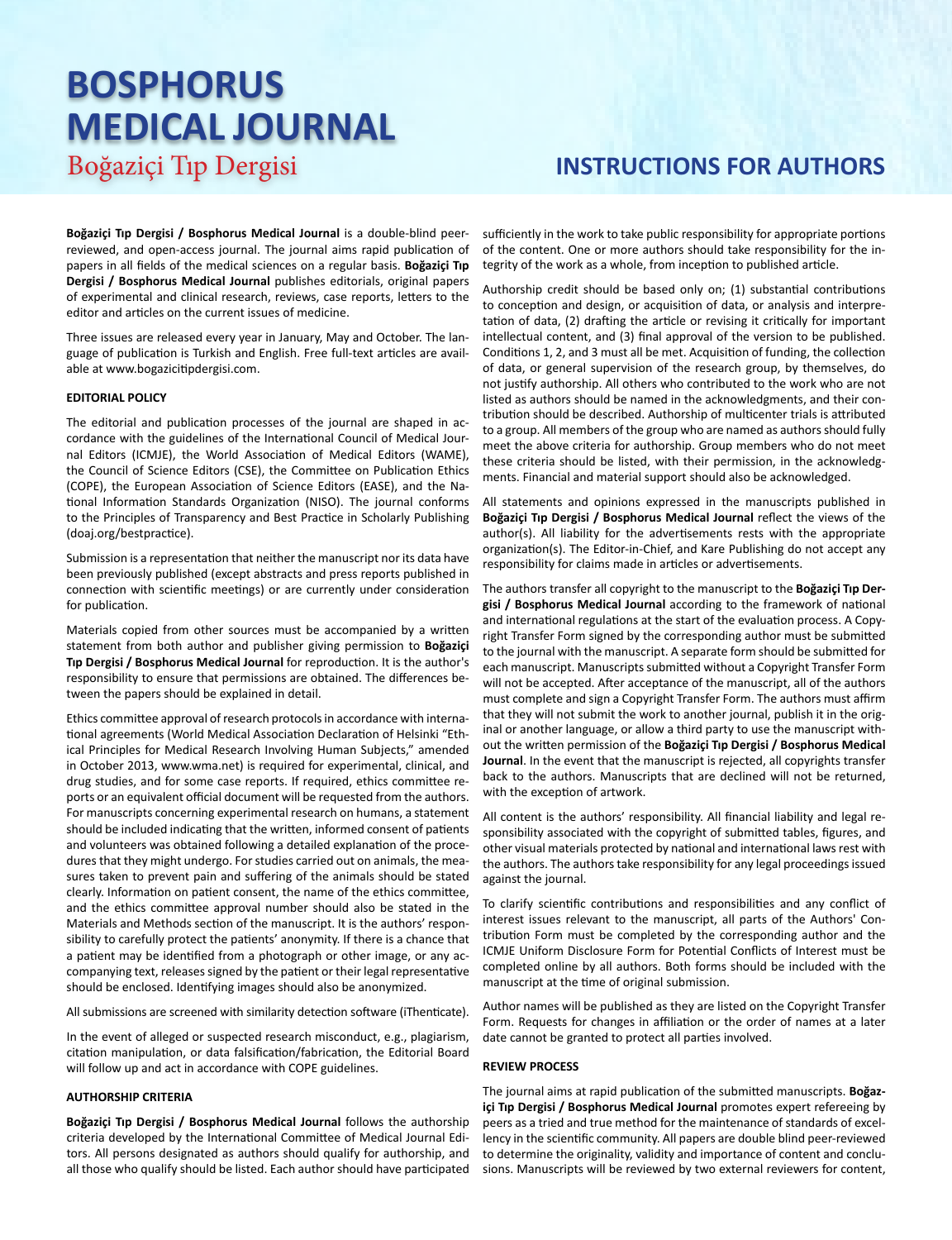originality, importance to the field, appropriateness of statistical analysis, and derivation of conclusions. In the case of discrepancies between peer reviewers, the manuscript would be sent to a third reviewer. All reviewers remain anonymous. Final decision regarding the acceptance of the submitted articles belong to editor-in-chief.

All reviews will be completed within one month of submission to the journal. Authors will be sent reviewers comments that are judged to be useful to them. In principle, the instructions, objections and requests made by the reviewers should be strictly followed. With revised form of manuscript, the authors should state clearly and precisely every step taken in accordance with the reviewers' requests. The description should be listed on a numbered basis, in the order of reviewers' comments. Altered paragraphs in the new version of the manuscript should be specified using page and paragraph numbers. Paragraph on top of a page is considered no 1, even if it does not begin on that page.

All manuscript submissions are encouraged to be submitted electronically to http://www.bogazicitipdergisi.com. Along with revised form, the accepted paper in its final form also should be sent to www.bogazicitipdergisi.com.

#### **SUBMISSION OF THE MANUSCRIPTS**

Authors are required to submit the following:

- Copyright Transfer Form,
- Author Contributions Form.
- These forms are available for download at www.bogazicitipdergisi.com.

All correspondence will be sent to the first-named author unless otherwise specified. Corresponding author is expected to provide an e-mail address for all further correspondence. Papers should be accompanied by a cover letter indicating that the paper is intended for publication and specifying for which section of the Journal it is being submitted (i.e., original article, review article, or case report etc). Authors will be notified of the receipt of their paper and the number assigned to it. The number should be included in all further correspondence.

Authors should note, however, that manuscripts may be returned after initial review by the editorial office if the paper is deemed unlikely to be reviewed favorably by virtue of size restrictions and/or general interest for the readership. This rapid rejection process enables the author to promptly submit for publication elsewhere.

### **Preparation of the Manuscript**

**General Format:** All manuscripts should be typed using the standard A4 size format document with 2.5 cm-wide margins on all sides. The references should be numbered consecutively in the order of their first mention in the text. All text material, including references, footnotes, and table and figure legends, should be typed using double-spacing in an 11 point font with left alignment and without hyphenated line breaks. The fonts Times New Roman or Arial should be used in the text, for symbols, and all other special characters. Please use the editing features of your word processing program to type bold or italic letters, mathematical symbols, Greek letters, subscript and superscript characters. Please take care not to confuse the letters O and I with the numerals 0 and 1. To set a left indent for a paragraph, click the TAB button once. Only the International System of Units (SI) should be used for units of measurement. Please review the final version of the manuscript very carefully, especially for formatting and editing errors. Please note that American English spelling and terminology should be used in the manuscripts.

All pages of the manuscript should be consecutively numbered starting from the title page (page 1, title page; page 2, Turkish abstract (Turkish authors only); page 3, English abstract, etc.). Page numbers should be indicated on the upper right-hand corner of each page. The final electronic version of the manuscript should be in ".doc", "docx" or ".rtf" format.

**Title page:** A separate title page should be submitted with all manuscripts and this page should include:

The full title of the manuscript as well as a short title (running head) of no more than 50 characters,

Name, affiliation(s), ORCID ID, and highest academic degree(s) of the author(s),

Details of any grant or other sources of support,

Name, address, telephone (including mobile phone number) and fax numbers, and email address of the corresponding author,

Acknowledgment of the individuals who contributed to the preparation of the manuscript but who do not fulfill authorship criteria.

**Abstract:** An abstract should be submitted with all manuscripts with the exception of Letters to the Editor. The abstract of an Original Article should be structured with subheadings (Objective, Methods, Results, and Conclusion). All acronyms and abbreviations used in the manuscript should be defined at first use, both in the abstract and in the main text. The abbreviation should be provided in parentheses following the definition.

Please refer to Table 1 below for word count specifications.

**Keywords:** Each submission must be accompanied by a minimum of three to a maximum of six keywords at the end of the abstract to be used for subject indexing. The keywords should be listed in full without abbreviations. The keywords should be selected from the National Library of Medicine, Medical Subject Headings database (https://www.nlm.nih.gov/mesh/ MBrowser.html).

**Introduction:** State the specific purpose and available data relevant to the study.

**Methods:** All methods used to select participants and conduct the study should be described in detail. Known methods should be cited. Novel or modified methods used should be described in detail. Doses, concentrations, routes, and duration of administration of drugs and chemical agents should be indicated. A concise report of all statistical methods used for summarizing available data and for testing the proposed hypothesis should be provided under a subtitle, including the p value criteria determined for statistically significant difference. Statistical evaluation conducted should be explained in detail. Standard statistical methods should be used as much as possible. If rarely employed or novel statistical methods were used, then the relevant references should be cited. When necessary, more detailed explanations about unusual, complex, or new statistical methods can be provided in separate files for readers as online supplementary data. When a trademarked drug, product, hardware, or software program is mentioned within the main text, product information, include the name of the product, the manufacturer of the product, and the city and the country of the company headquarters (including the state if in USA), should be provided in parenthesesin the following format: "Discovery St PET/CT scanner (General Electric, Milwaukee, WI, USA). The recommendations in the statistics section of the "Uniform Requirements for Manuscripts Submitted to Biomedical Journals: Writing and Editing for Biomedical Publication" (http://www. ICMJE.org) should be taken into consideration.

**Results:** The study results should be presented in logical sequence and in detail. The findings should be supported by figures and tables. Information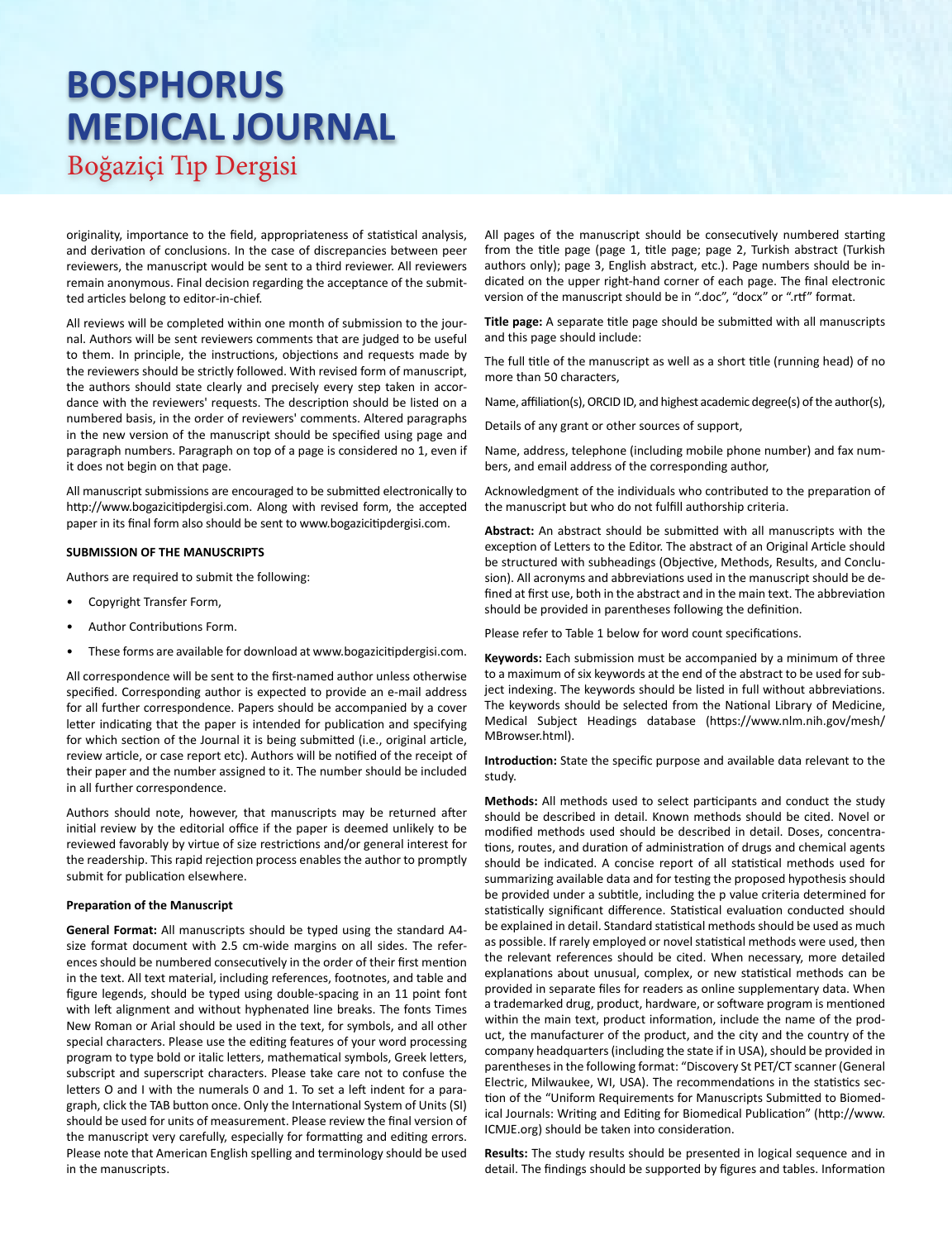given in figures and tables should not be repeated in the text unless absolutely required.

**Discussion:** Data relevant to the study subject matter should be examined, evaluated, and substantiated with references from domestic and international sources. General information irrelevant or superfluous to the report should not be included.

**Acknowledgement:** The names of individuals who contributed to the study but who fail to meet the criteria of authorship should be mentioned in this section. The written consent of all individuals mentioned should be obtained.

The names of the authors and institutions should not be mentioned in the abstract, full text and table/figure legends. Author and institution information should only be stated on the title page. In addition, the names of the authors and institutions should not be included in the responses sent to the referees during the revision phase.

#### **Manuscript Types**

**Boğaziçi Tıp Dergisi / Bosphorus Medical Journal** publishes the types of articles briefly described below.

**Research Articles:** This is the most important type of article, since it provides new information based on original research. The main text of original articles should be structured with an Introduction, Methods, Results, Discussion, Conclusion, and References subheadings. Please see Table 1 for limitations for Research Articles.

Statistical analysis is usually necessary to support conclusions. Statistical analyses must be conducted in accordance with international statistical reporting standards (Altman DG, Gore SM, Gardner MJ, Pocock SJ. Statistical guidelines for contributors to medical journals. Br Med J 1983:7;1489–93). Information on statistical analyses should be provided with a separate subheading under the Materials and Methods section and the statistical software that was used during the process must be specified.

Units should be prepared in accordance with the International System of Units (SI).

Limitations, drawbacks, and the shortcomings of original articles should be mentioned in the Discussion section before the conclusion paragraph.

**Review Articles:** Reviews prepared by authors who have extensive knowledge of a particular field and whose scientific background has been translated into a large volume of publications with a high citation potential are welcomed. Submissions from such authors may also be invited by the journal. Reviews should describe, discuss, and evaluate the current level of knowledge of a topic in clinical practice and should guide future studies. The main text should include an Introduction, Clinical and Research Consequences, and Conclusion sections. Please refer to Table 1 for the limitations for Review Articles.

**Case Reports:** There is limited space for case reports in the journal and reports on rare cases or conditions that constitute challenges in diagnosis and treatment, those offering new therapies or revealing knowledge not included in the literature, and interesting and educative case reports are accepted for publication. The text should include an Introduction, Case Presentation, and Discussion subheadings. Interesting and unusual images are an advantage in the evaluation process. Please see Table 1 for the limitations for Case Reports.

**Letters to the Editor:** This type of manuscript discusses important parts, overlooked aspects, or lacking parts of a previously published article. Articles on subjects within the scope of the journal that might attract the readers' attention, particularly educative cases, may also be submitted in the form of a Letter to the Editor. Readers can also present their comments on published manuscripts in the form of a Letter to the Editor. An abstract, Keywords, and Tables, Figures, Images, and other media should not be included. The text should not include subheadings. The manuscript that is being commented on must be properly cited within this manuscript.